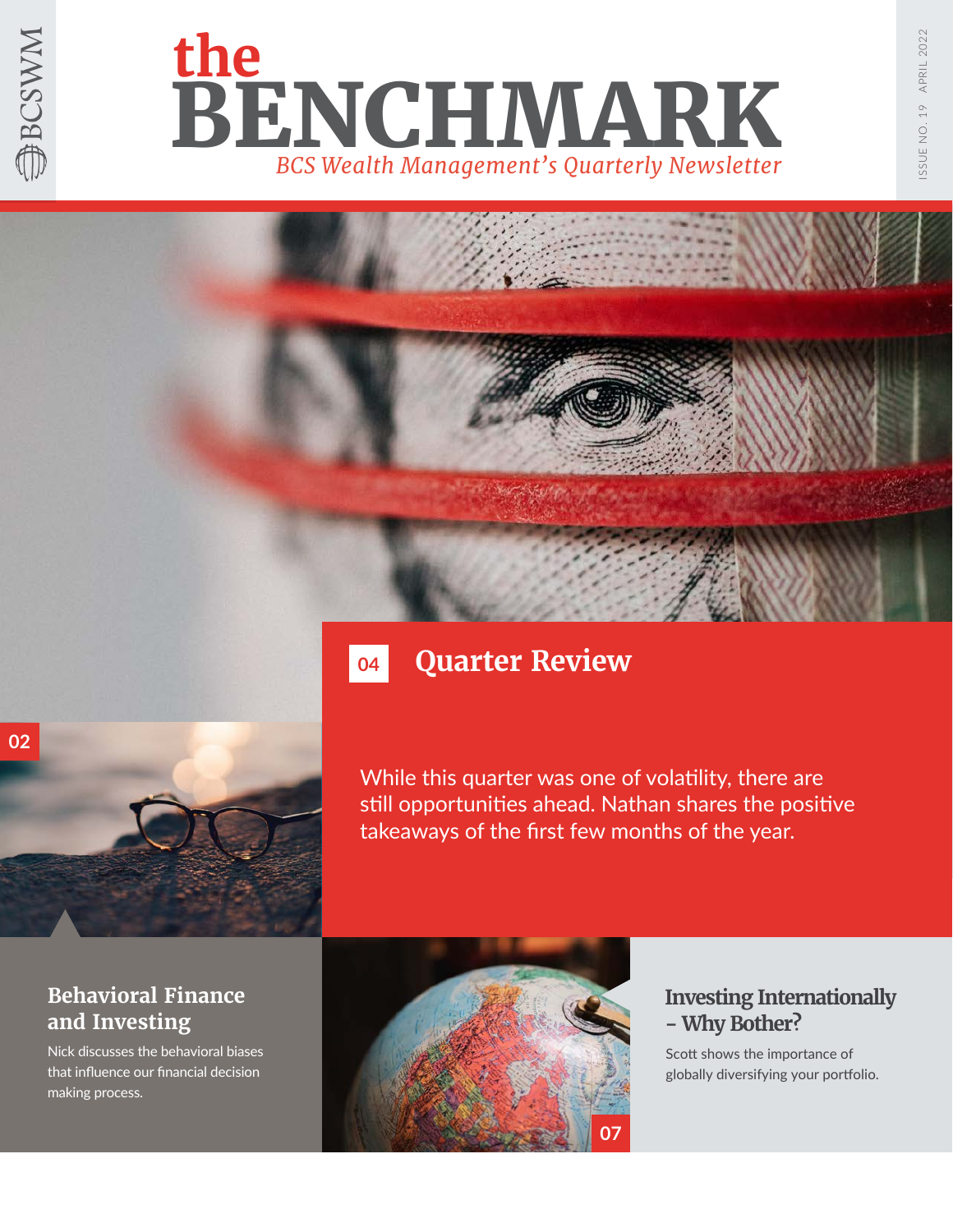

# **Behavioral Finance & Investing**

Behavioral finance is the application of psychology to understanding financial behavior and its effect on portfolios and markets. Whereas traditional economic theory assumes people always make rational choices, behavioral finance takes into consideration the cognitive, emotional, and social factors that affect people's decisions.

People view the world around them through different lenses due to their background, education, upbringing, and experiences. Over time, these lenses become hardwired into our brains. Biases are unavoidable, and if left untamed, they can lead to errors in financial decisions and other decision making.

Unless you have been living under a rock the last two years, you can probably understand how emotions and behavior can quickly change based on your surroundings and the news cycle of the day. As trusted advisors, it is important for us to be empathetic to your feelings. Yet it is equally important for us to be aware of common behavioral biases so that they don't hinder your financial goals.

So what are behavioral biases? Behavioral finance commonly identifies two categories of behavioral biases,

although many of these biases interact with each other during the decision making process. These two categories are "Cognitive Biases" and "Emotional Biases."

Cognitive biases generally occur when you are presented with too much information – or information contrary to your understanding of the world. In these instances, it is natural to try to simplify things in order to make a decision or justify an opinion. Often the result is faulty thinking. Examples of cognitive biases include:

*Confirmation Bias – A predisposition to seek or interpret information in a way that confirms our existing beliefs and to discount or disregard conflicting information.*

*Illusion of Control Bias – Overestimating our ability to control or influence the outcome of events.*

*Hindsight Bias – The inclination to see events as more predictable AFTER they have already occurred. Hindsight is 20/20, right?* 

Money, wealth, and investments are extremely emotional topics. However, when financial security is at stake, it's crucial to make decisions without

letting your emotions be the main driver. Examples of emotional biases include:

*Loss Aversion Bias – The tendency to emphasize avoiding a loss over seeking a gain. The pain of losses hurt more than the satisfaction of gains.*

*Regret Aversion Bias – Not making a decision, or being indecisive, due to fear of making the wrong decision and experiencing a bad outcome.*

*Status Quo Bias – The tendency to do nothing or maintain a previous decision (good or bad) unless there is a compelling case to make a change.* 

The list goes on of psychological biases that we all possess. We can't always take the emotions or past experiences out of investing. However, we can reduce the negative effects of biases by focusing on time-tested investment principles like diversification, maintaining proper allocations, rebalancing, tax efficiency, review, and communication.

Often when presented with facts outside your current frame of mind or knowledge base, a collaboration with your advisor can help produce more informed and better decisions. In a recent study by Vanguard<sup>1</sup>, it was estimated that the impact of prudent behavioral coaching could add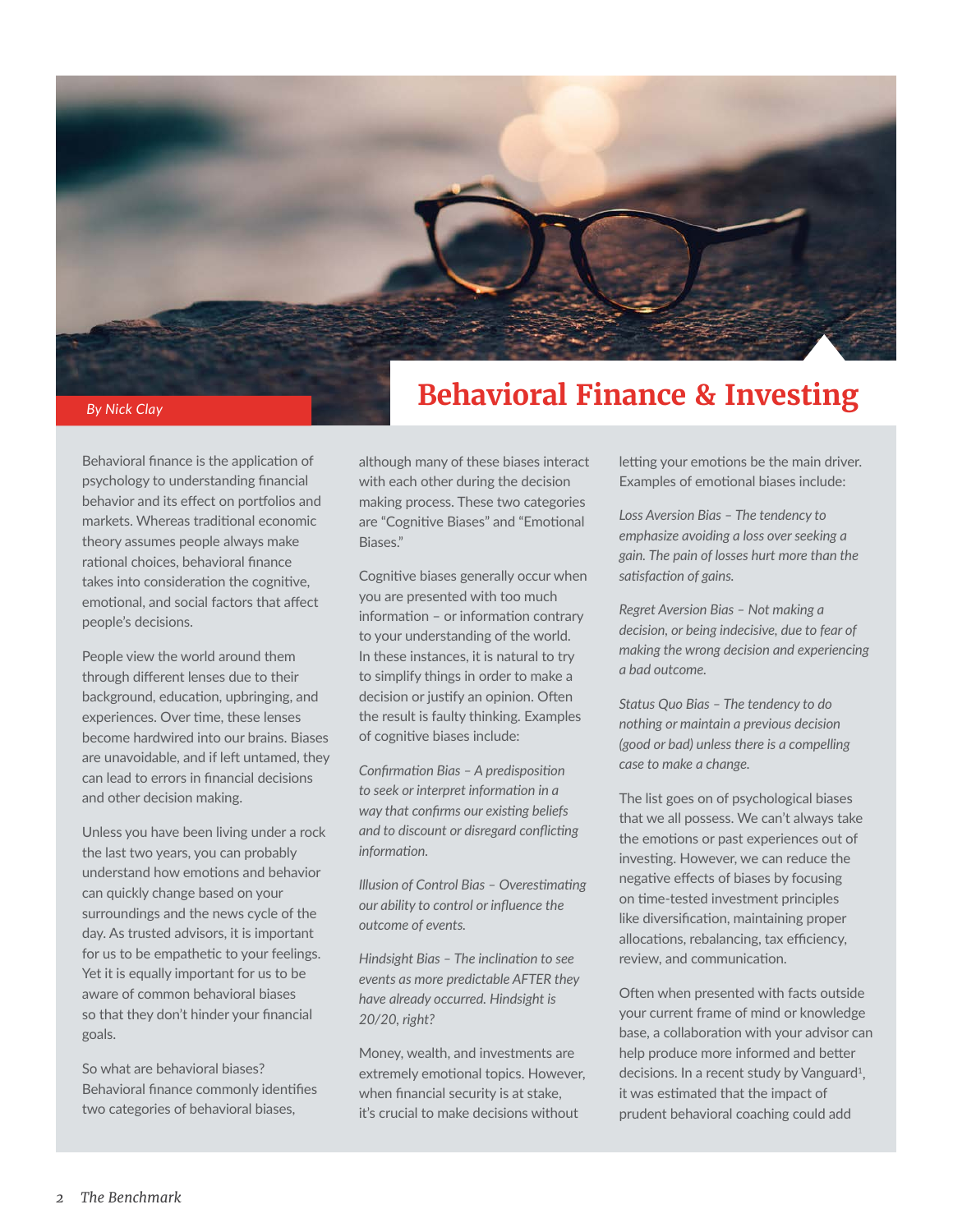150 basis points (1.5%) per year to annual returns. That adds up!

As trusted advisors, we continually educate ourselves on all aspects of financial planning. Behavioral finance is an emerging financial planning area that is crucial to successful investing in the world today. We incorporate these lessons as we work to create an investment strategy and plan that inspires confidence. Confidence in a plan helps tune out the noise of the day, look longer term, and minimize the effect of behavioral biases.



*We've touched on behavioral finance in past newsletters. We previously recommended the book* The Psychology of Money *by Morgan Housel. The book explains many behavioral finance lessons in practical, relatable ways.*

*Nick Clay, CFP®, AIF®, AAMS® Managing Partner & Senior Financial Advisor*



*1) "Putting a value on your value: Quantifying Vanguard Advisor's Alpha" February 2019*

### **RIA Talent Advantage® Student Scholarship** *Committed to the future of our industry*

#### *Attention Finance Majors!*

Schwab Advisor Services in partnership with Charles Schwab Foundation have created the RIA Talent Advantage Student Scholarship to help remove financial barriers, advocate for diversity, and open doors for future talent within the independent Registered Investment Advisor (RIA) industry.

### Scholarship details

- Awarding twelve \$10,000 scholarships. Half of the scholarships will be awarded to underrepresented and diverse recipients.
- Undergraduate students:
	- o Pursuing a major or minor in financial planning, or
	- o Demonstrating their commitment to a career within the RIA industry.

### Important dates

**March 28, 2022** Student scholarship application opens

June 2, 2022 Student scholarship application deadline

**July 2022** Winners notified

Learn more at https://advisorservices.schwab.com/riata-student-scholarship or by emailing RIATAscholarship@schwab.com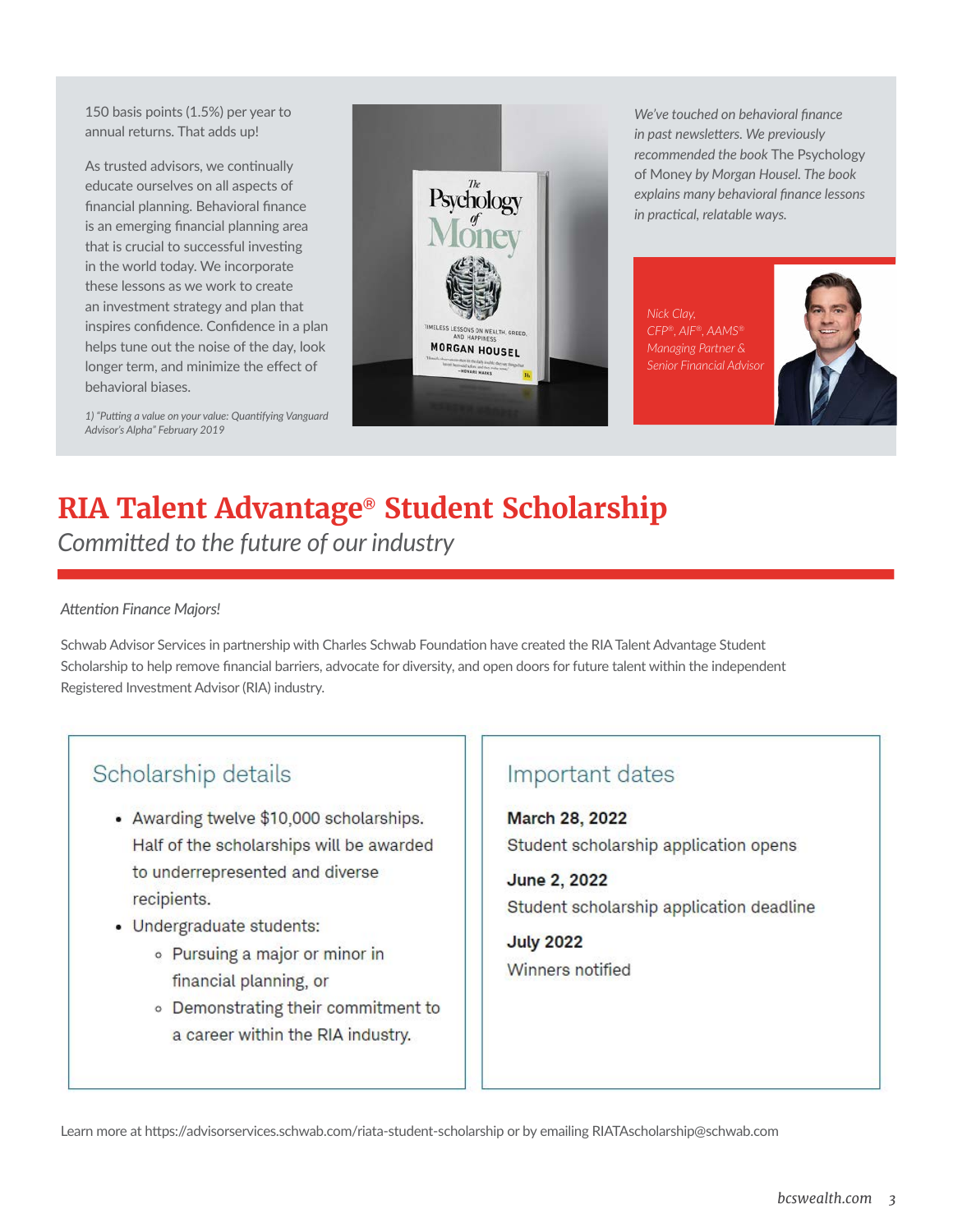

*By Nathan Goodwin*

Since the Covid-inspired sell-off in the first quarter of 2020, major stock markets have generally been on an upward trend, even hitting new highs several times along the way. The U.S. stock indices finished 2021 near all-time highs. However, the first quarter of 2022 brings negative returns for practically all of the major market indices. Selling pressure came from several different angles, including the start of a rising interest rate cycle, high inflation, and Russia's invasion of Ukraine.

While this seems like a lot of negative story lines, there are also positives to take away. For example, after negative

months in January and February – and the NASDAQ entering correction territory – the markets fought back in March. The DJIA, S&P 500, and NASDAQ gained 2.6%, 3.6%, and 3.4%

| <b>Major Stock Indexes</b>                               | 1st Quarter 2022 | Year End 2021 |  |
|----------------------------------------------------------|------------------|---------------|--|
| <b>DJIA</b>                                              | $-4.6%$          | 18.7%         |  |
| Nasdaq Composite                                         | $-9.1%$          | 21.4%         |  |
| S&P 500                                                  | $-4.9%$          | 26.9%         |  |
| Russell 2000                                             | $-7.8%$          | 13.7%         |  |
| <b>Global Dow</b>                                        | $-0.8%$          | 18.6%         |  |
| Japan: Nikkei 225                                        | $-3.4%$          | 4.9%          |  |
| Stoxx Europe 600                                         | $-6.5%$          | 22.2%         |  |
| <b>UK: FTSE 100</b>                                      | 1.8%             | 14.3%         |  |
| <b>Major Bond Index</b>                                  | 1st Quarter 2022 | Year End 2021 |  |
| <b>Bloomberg Barclays US</b><br>Aggregate (Total Return) | $-5.9\%$         | $-1.5%$       |  |

respectively. As is typical with major events, the market overreacts then recovers. Some of the best days of the year happen on the heels of some of the worst days. The gains

> since mid-March could indicate that the current down market has bottomed, but there is no guarantee of this.

I would like to break my thoughts down into three categories: what we know, what we don't know, and what we should remember.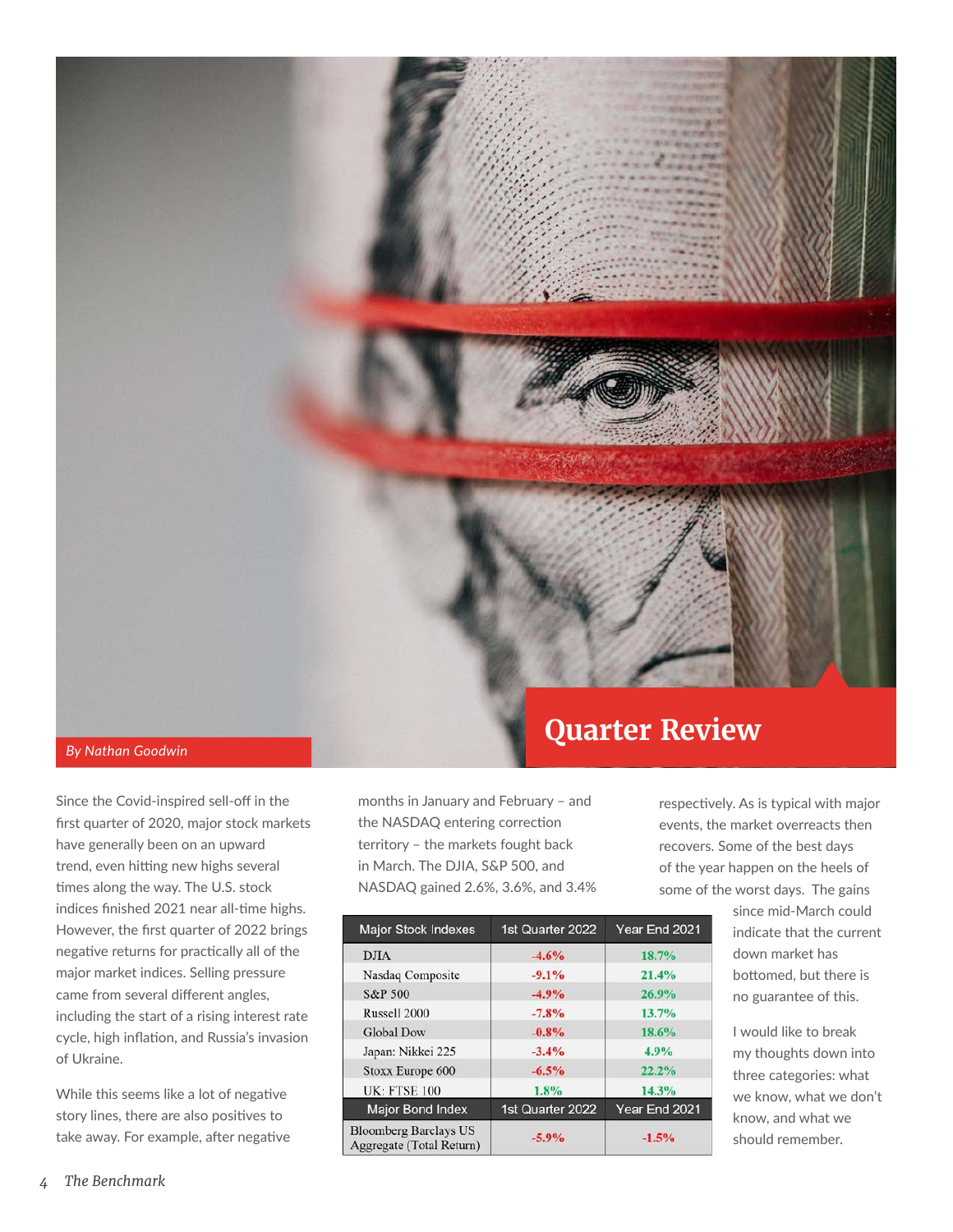#### **What we know:**

- We know that inflation is at a 40-year high. In February, inflation accelerated to 7.9%, the highest since the 1980s. Food and energy were the biggest contributors to this, with most other categories not far behind. Though this does put near-term pressure on equities, historically equities have been a reliable way to combat inflation.
- We know the Federal Reserve is expected to raise rates seven times this year. The first came in March with a 0.25% increase. Upon announcing this increase, the Fed indicated the likely path of increases at each of the six remaining meetings this year. The number and percentage of these increases is a delicate balancing act of trying to curb inflation while not hurting the economy.
- We know most economic numbers and corporate fundamentals are still good. Jobless claims are low, bouncing around at or below the pre-pandemic average. In March, 431,000 new jobs were added, despite fears of an economic slowdown. According to the U.S. Labor Department, the U.S. has regained 93% of the jobs lost during the beginning of the pandemic. Job openings are at record levels. Wages are increasing but not to the level of inflation. Remember, inflation and rising interest rates are typically signs of a growing economy.

#### **What we don't know:**

- We don't know with certainty the increment at which the Federal Reserve will increase rates. The Fed is not bound by 0.25% moves. If they decide a larger increase is needed, or that more increases than originally indicated are necessary, this may scare the markets.
- We don't know what will happen in the war between Russia and Ukraine. While we can estimate other factors (rising rates, inflation, etc.), this is one area where we truly have to wait and see. Investors don't like the unknown, which lends itself to volatility and rash decisions. Obviously a peaceful resolution would likely be well received by the markets, but there are simply too many possibilities to know how this will end.

### **What we need to remember:**

- Market declines and corrections are common. Analysts at Charles Schwab recently studied intra-year returns over the last 20 years. What they found was a decline of at least 10% happened in 10 out of the 20 years, or 50% of the time. Remember, that was at least 10%. The average decline was 15%. Despite this, stocks rose most years, with only three out of the 20 years posting negative returns on the year. This is why it's important to stick to your plan and stay the course.
- Corrections and market declines create opportunities. Outside of entering a

recession, corrections have proven to be good buying opportunities. Generally, high-quality companies with good fundamentals continue to be so. Therefore, look at rebalancing opportunities and adding quality investments on sale.

### *Though off the all-time highs of last year, the S&P 500 is still up 102% since the low in March 2020.*

It's up 34% since the pre-Covid high in February 2020. So, while this was the worst quarter in two years, it's more a reflection of how good the market has been, not necessarily how bad it is now.

No one knows what the rest of the year may hold, but we do expect continued volatility. Diversification, rebalancing, and other strategies are important now like always. Having a good financial plan in place means you don't have to worry about what the market does tomorrow. Maintaining a long-term approach provides this freedom. This is the peace of mind we want you to have.

Call us with your questions and concerns. We wish you and your families a blessed spring and happy Easter. We hope to see you soon.

*Nathan Goodwin, JD, CFP® Partner & Senior Financial Advisor*



# **Connect with us!** Some of the set of the set of the set of the set of the set of the set of the set of the set of the set of the set of the set of the set of the set of the set of the set of the set of the set of the set

Stay up to date on the latest news regarding upcoming legislation, planning opportunities, and BCSWM firm updates by subscribing to our blog and following us on social media.

Sign up for our blog here: **bcswealth.com/blog**

**@bcswealth facebook.com/bcswealth BCS Wealth Management**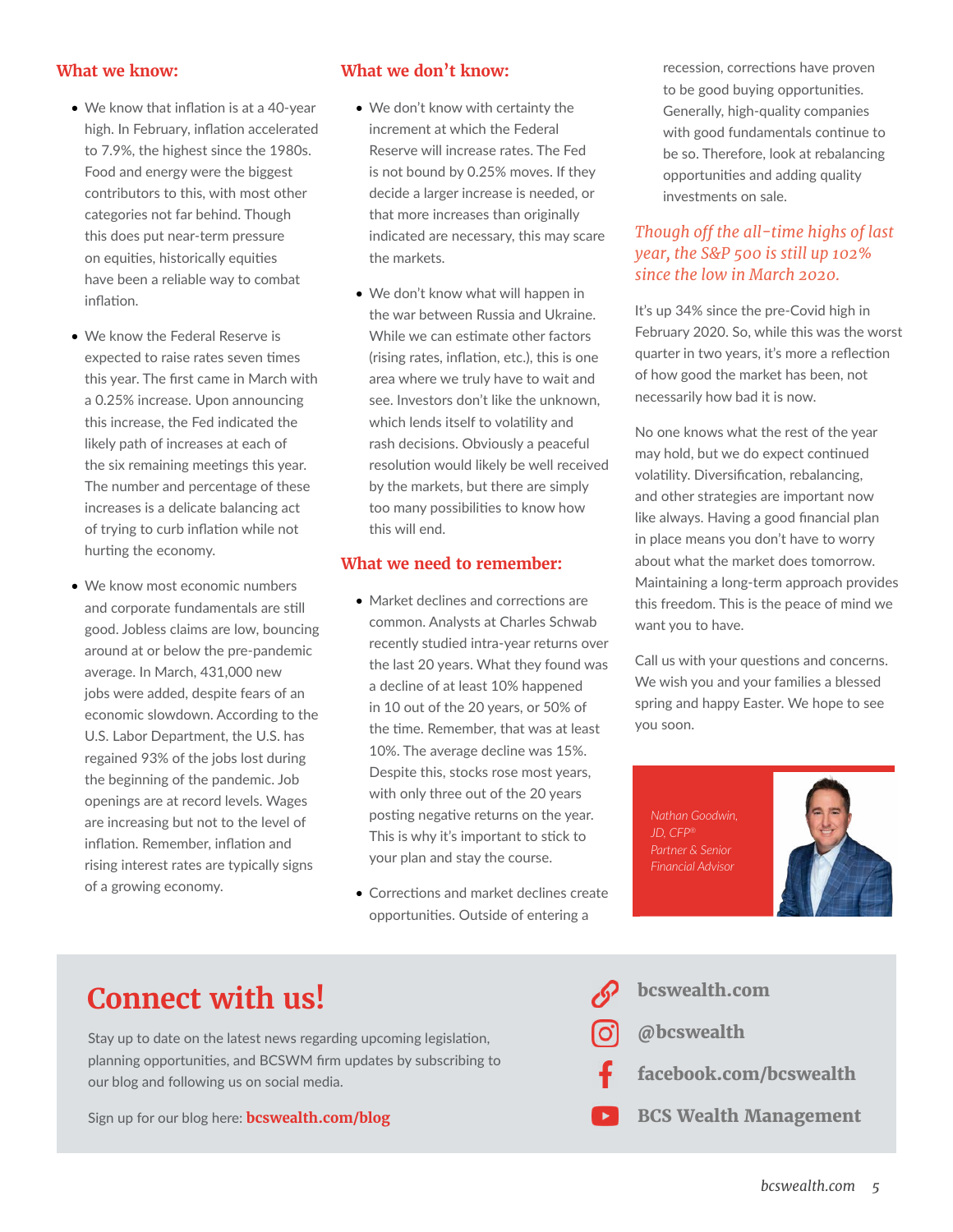

As younger adults continue to enter the workforce and others get new jobs, employers are being forced to innovate the employee experience. Research suggests that planning for retirement is one of the more daunting obstacles among young professionals. Although there is a wealth of educational resources on basic retirement plan facets, like contribution amounts or differences between traditional and Roth contributions, these materials are often very general. For this reason, financial planning is one of ripest areas for potential innovation.

Younger Americans are likely to rely on their employer for financial planning. J.P. Morgan recently completed a survey of Defined Contribution plan participants. The data is broken down by age group to isolate the findings for those Americans under the age of 30 and 55 or older.

Eighty-nine percent of surveyed young participants say their employer has a responsibility to help their employees save for retirement. This includes not only a match program for 401(k)s but also an advisory component. Seventy percent believe their employer should provide financial advice and coaching for retirement. This includes information like how much should be saved, how it should be invested, and how to get back on track if one isn't doing enough for retirement.

These questions don't apply to just young folks, of course. According to the findings, both groups of participants need more education and financial advice. Over one-third of participants 55 years old and greater are not sure how to start planning for retirement, which is a concern too.

Corporate retirement plans are governed by set rules that determine the match (if there is one), vesting schedule (defines employees' tenure for ownership of the match), and many other customizable options. The Plan Documents should be reviewed annually and updated as the company and labor markets evolve.

Some companies have started retirement plans or improved their retirement plan offerings. Employers are raising their matching contributions, allowing employees to participate sooner, and loosening the rules around vesting. All of these developments can benefit the employees, and they are a sharp turn from two years ago when many companies were making cuts to their retirement plans.

Participant sentiment by age groups



Employers implementing plan features to automatically enroll and/or automatically increase employee contributions are debatable actions. However, according to J.P. Morgan's research, employees in favor of either have increased to 66% in 2021 from 52% in 2016. These automatic program efforts appear to be paying off. About two in 10 automatically enrolled participants or automatically escalated participants say they probably would not have enrolled or increased their contributions on their own. Plus, those able to take advantage of both features tend to be more confident that their savings will last a lifetime.

"How much do I need to save?" is probably the most common question I receive. Everyone is different. Years to retirement, desired lifestyle, other financial obligations, and comfort level with

fluctuating account values are only a few components that dictate a financial plan. While I do not believe employers should give financial advice to employees, in fact there could be fiduciary liability associated with it, employees should have the opportunity to be educated. Our team is available for organizational support for plan review and design, as well as employee education. Don't hesitate to contact us if we can be part of your business's and employees' success.



*John Brandon, AAMS®, CPFA***™** *Financial Advisor*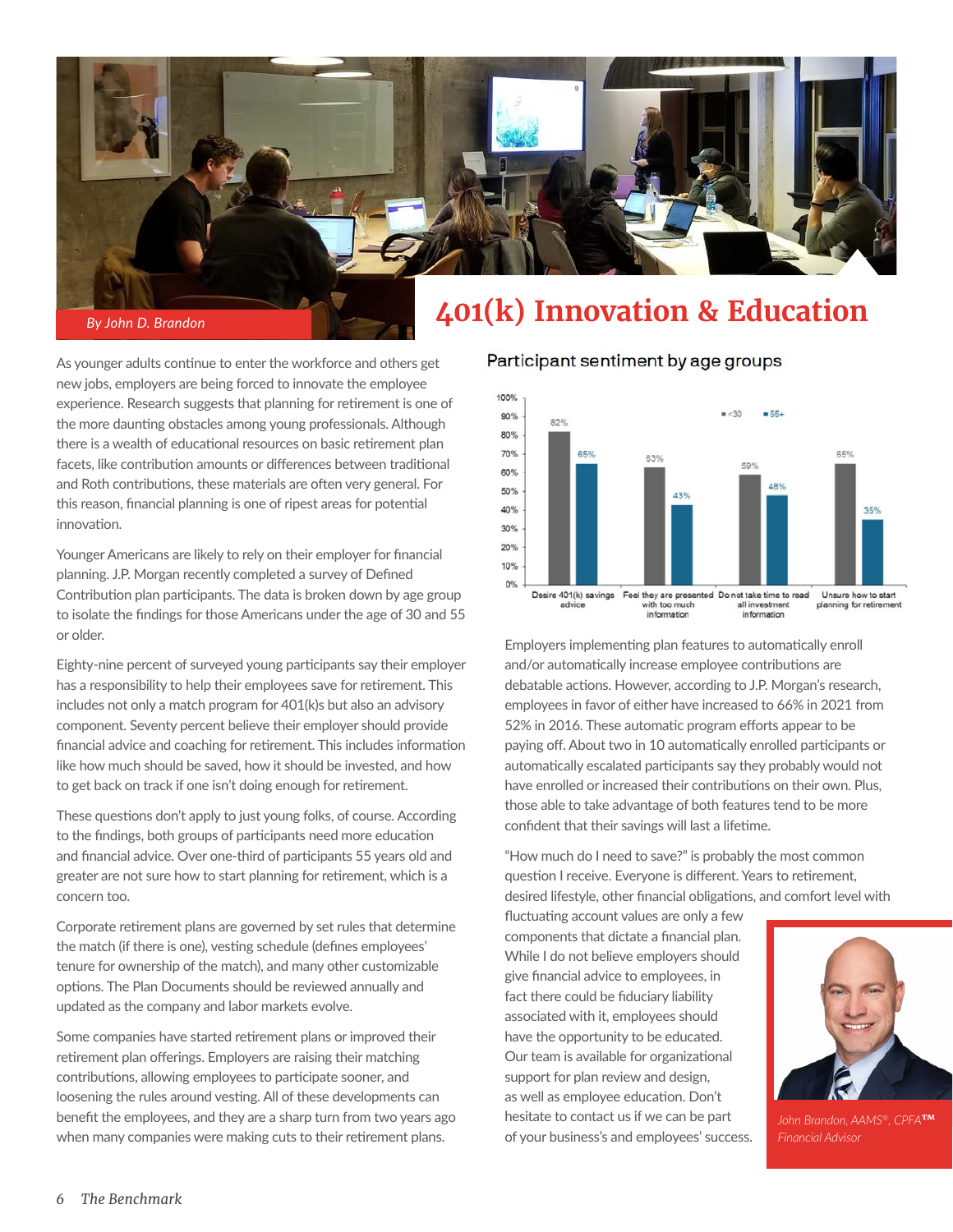

# **Investing Internationally - Why Bother?**

#### *By Scott Linn*

#### **Annualized Performance by Market Cycle**

| __              |                 |                        | 2010s           |
|-----------------|-----------------|------------------------|-----------------|
| Jul '81-Jul '90 | Jul '90-Mar '01 | <b>Mar '01-Dec '07</b> | Dec '07-Feb '20 |
| 14.8%           | 13.8%           | 4.8%                   | 7.6%            |
| 21.0%           | 4.7%            | 11.1%                  | 1.1%            |
| 6.2%            | 9.1%            | 6.3%                   | 6.5%            |
|                 | 1980s           | 1990s                  | 2000s           |

Source: Charles Schwab

When it comes to picking our favorite sports teams, most of us have a "home bias." We tend to support and cheer for the teams local to us. We buy their gear and spend time watching them play. If we remain loyal to our teams, it can be an emotional rollercoaster! We delight when our team wins the big game or brings home the championship, but we sulk over a hard loss or a bad season. We are up when they are up, and we are down when they are down.

While there is certainly no harm in supporting our local sports teams through thick and thin, having a home bias when it comes to investing might not allow us to achieve the most out of portfolios. A home bias in regards to investing means over-allocating toward domestic companies or completely avoiding international investments altogether. Some might be tentative about foreign investments, but they can have a positive effect to your portfolio.

According to Vanguard, the United States accounts for about 58% of the total global equity markets. While this is a significant slice of the global markets, investors are locking themselves out of over 40% of all global equities if they invest exclusively in U.S. companies. Overseas companies include household names such as Nestlé, Toyota, Honda, Sony, and Samsung among many others.

Allocating a portion of a portfolio toward foreign investments provides an element of diversification to supplement domestic investing. Investing globally gains access to a wider collection of market and economic forces than an investor can find by merely owning domestic equities. For example, performance of domestic stocks versus international stocks tends to be cyclical. While U.S. equities have recently outperformed their foreign counterparts, that has not always been the case and will likely change at some point in the future. The chart above shows the performance of the U.S. market and international markets between various economic cycle peaks.

Global investors also receive the benefit of currency diversification. Like stocks, the value of various currencies relative to each other fluctuates. In general, as the U.S. dollar increases in value relative to other currencies, the value of U.S.-based stocks increases relative to international stocks. But, this works in reverse also. As the value of the U.S. dollar decreases against other currencies, investors in international stocks tend to benefit.

While investing internationally does provide diversification, these same features can also carry unique risks including currency volatility, economic fluctuation, and political instability. Foreign stocks also tend to be more volatile than domestic equities. However, adding international exposure to an already well-diversified

> portfolio can actually reduce the overall volatility of that portfolio. A recent study by Vanguard showed that while the U.S. markets tend to experience the lowest volatility of any one particular country, a globally diversified portfolio of U.S. and foreign stocks experienced even less volatility over a long

time horizon. The diversifying properties mentioned above help to offset the risks unique to only investing domestically or internationally.

Globally diversifying a portfolio has never been easier or more accessible. Various mutual funds and exchange-traded funds (ETFs) among other products can help an investor achieve further diversification and possibly help reduce overall volatility. Any allocation toward foreign investments should fit within your overall investment strategy and financial plan. Your financial advisor would be happy to review the appropriate international allocation for your portfolio.

*Scott Linn, RMA® Financial Advisor*